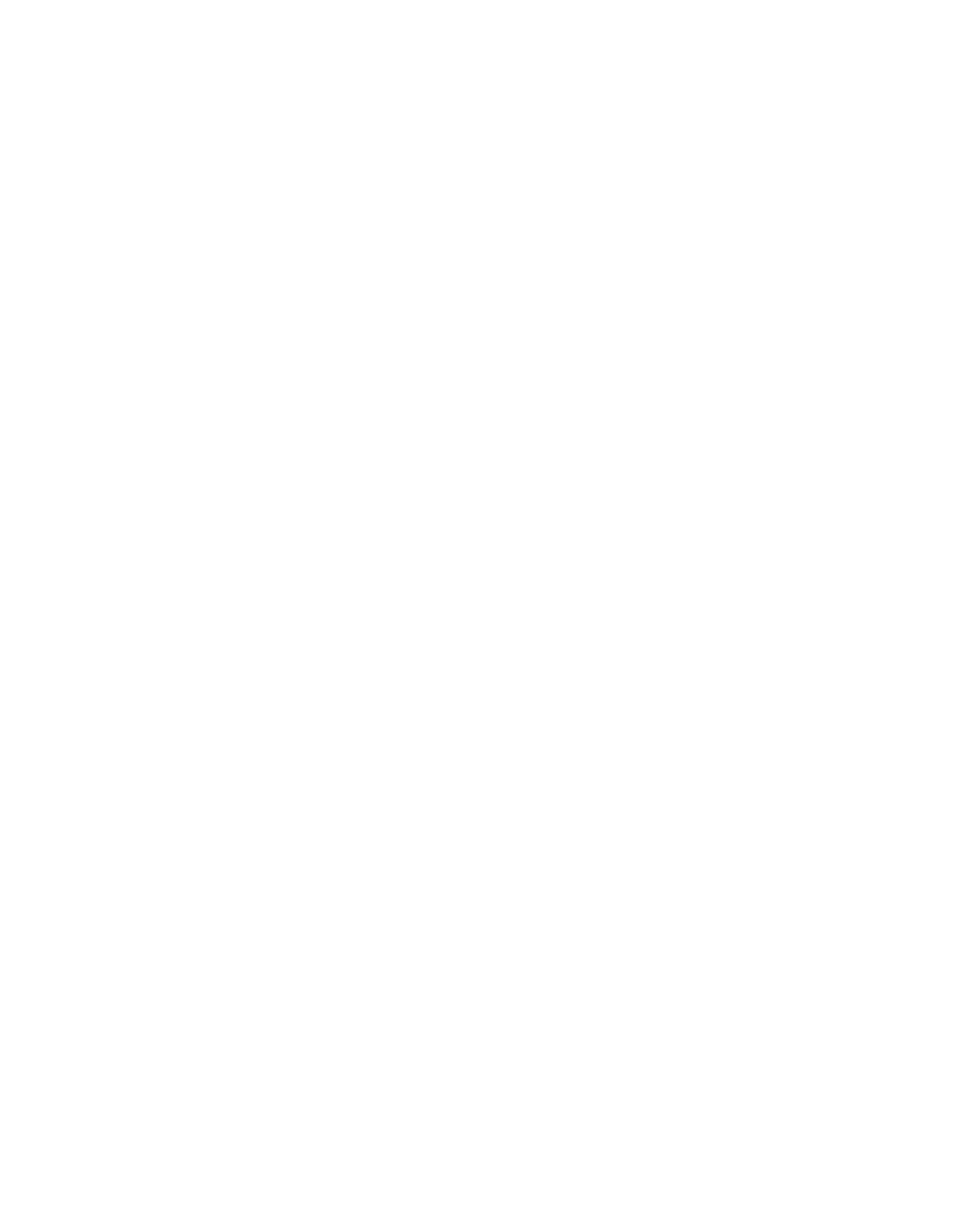### **HILL,** Justice.

[¶1] Appellants, George L. Arnold and George L. Arnold, P.C. (Arnold), contend that the district court erred in granting a judgment in favor of the Appellees, Kristeen and Mark Day (Days). The dispute in this case arose because the odor of permanent solution migrated from the Days' hair salon (Hair West), into the common areas of their condominium office spaces, as well as into Arnold's law offices. Arnold developed and began marketing the condominium office space in 1985, and allowed the unit below his law offices to be sold to the Days in 1992, for use as a hair salon. Arnold noticed the odor problem shortly after the Days occupied the building in 1992, and the problem continued through the day of trial. In his complaint, Arnold sought relief on three theories: (1) breach of contract; (2) nuisance; and (3) trespass. The district court granted judgment in favor of the Days on all theories. In this appeal, Arnold challenges only that part of the judgment that dealt with breach of contract. We will affirm.

### **ISSUES**

[¶2] Arnold raises these issues:

I. [Day] waived the affirmative defense of impracticability of performance.

II. The trial court erred in *sua sponte* applying the affirmative defense of impracticability of performance without first affording [Arnold] notice and an opportunity to be heard concerning the affirmative defense.

III. The district court erred in finding that [the Days] should be discharged from the performance of their promise and agreement to keep foul odors from [Arnold's] premises due to impracticability of performance.

The Days posit these issues for our consideration:

I. Should the appeal be dismissed for the failure of [Arnold] to bring a complete record to this Court for review?

II. Do the findings of fact and conclusions of law entered by the trial court, on their face, reveal any clear error of law?

## **FACTS AND PROCEEDINGS**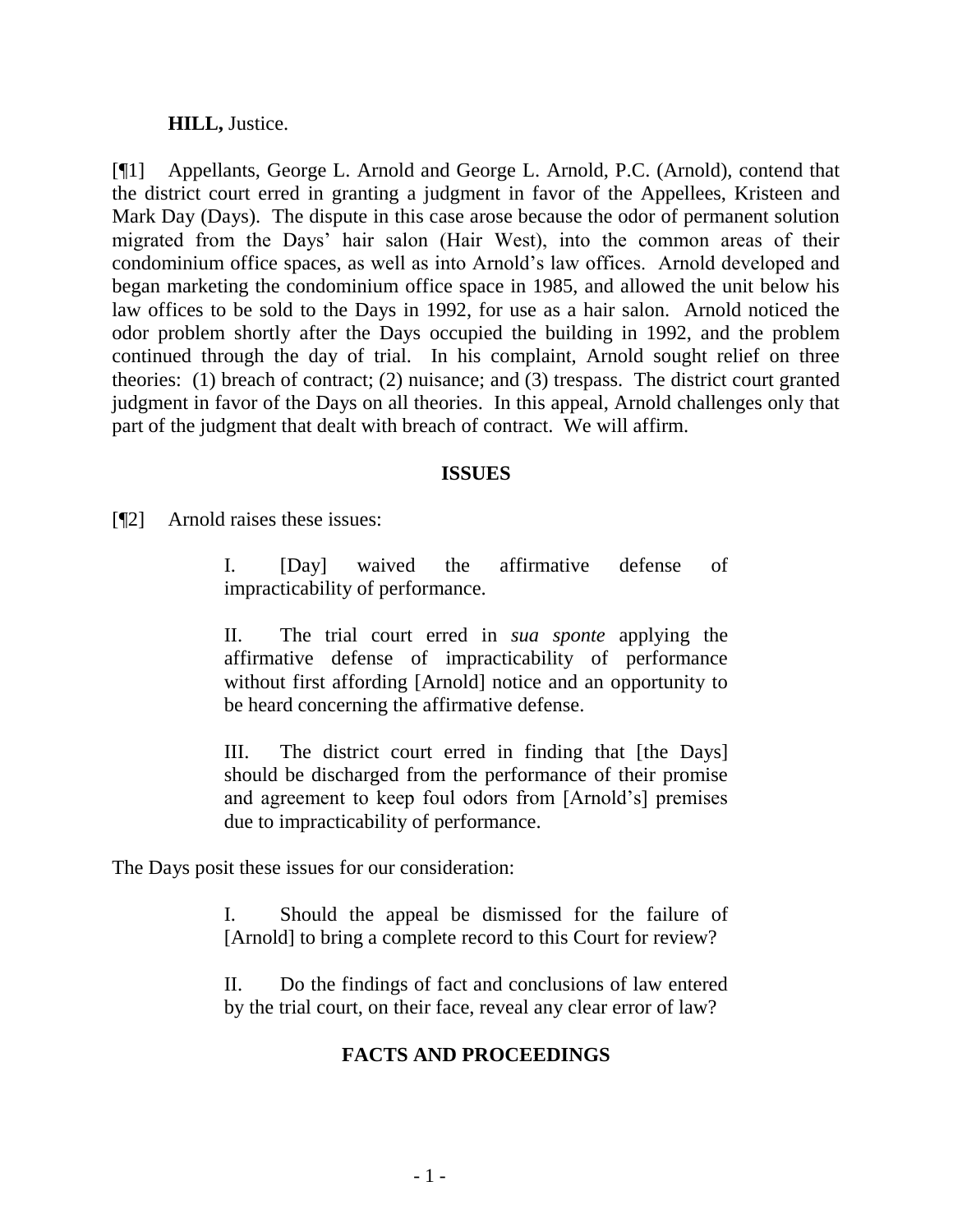[¶3] Arnold filed his complaint in the district court on October 5, 2000. On October 23, 2000, the Days filed their answer and counterclaim. On September 7, 2004, the case was dismissed without prejudice because no substantial or bona fide action had been performed in the case since September 30, 2003. Arnold asked that the complaint be reinstated, and by order entered on October 1, 2004, it was reinstated to the district court's docket.

[¶4] On March 15, 2005, Arnold filed a one-page motion for partial summary judgment contending that there were no genuine issues of material fact with respect to the migration of odors from the Days' salon into the common areas used by both parties, as well as into Arnold's law offices. Furthermore, he asserted that he was entitled to judgment as a matter of law on his claims for breach of contract, trespass, and nuisance. That motion was supported by the affidavits of seven of Arnold's clients, who stated under oath that they could smell the odors in the common area and in Arnold's offices. The summary judgment motion was not immediately taken up by the district court, and eventually it was supplemented by affidavits from Mr. Arnold and Britt C. Arnold.

[¶5] The Days filed a memorandum in opposition to the motion for summary judgment on April 4, 2005. Attached to that memorandum were the affidavits of the Days, in which they detailed the "extreme measures" they had employed over the years to remedy the problem with odors. These efforts included: (1) Replacing the existing windows with windows that could be opened; (2) installing exhaust fans; (3) adopting the use of a line of perm solutions that reduced the pungent smell associated with those products; (4) patching holes in walls and ceilings, replacing insulation, and sealing electric covers to prevent leakage of fumes through the electrical system; (5) replacing the heating system and repairing the vent work to the heating system; (6) placing commercial air fresheners in common areas (which were removed by Arnold because he did not like that smell); (7) placing door strips around their door and giving door strips to Arnold; (8) hiring a contractor to run a bore scope (with fiber optic camera) through the ventilation system to look for holes and cracks (none were found); (9) replacing all filters in the ventilation system with charcoal filters and providing Arnold with charcoal filters to use (after consulting with other hair salons that operated in spaces similar to Hair West); (10) using an air ionizer and giving an air ionizer to Arnold (which he refused). In summary, the Days asserted that their efforts to eliminate the perm smell "have been comprehensive and effective. If Mr. Arnold and his clients are smelling odors from the salon it is through some fault of his own."

[¶6] On June 14, 2005, the Days filed their amended answer and counterclaim generally denying Arnold's allegations and raising the defense of failure to mitigate damages, and the affirmative defenses of: (1) The Memorandum of Agreement was executed by [the Days] under duress and is null and void; (2) The Memorandum of Agreement is unconscionable and void or voidable at [the Days'] instance; (3) [Arnold has] failed to act in good faith under the Memorandum of Agreement.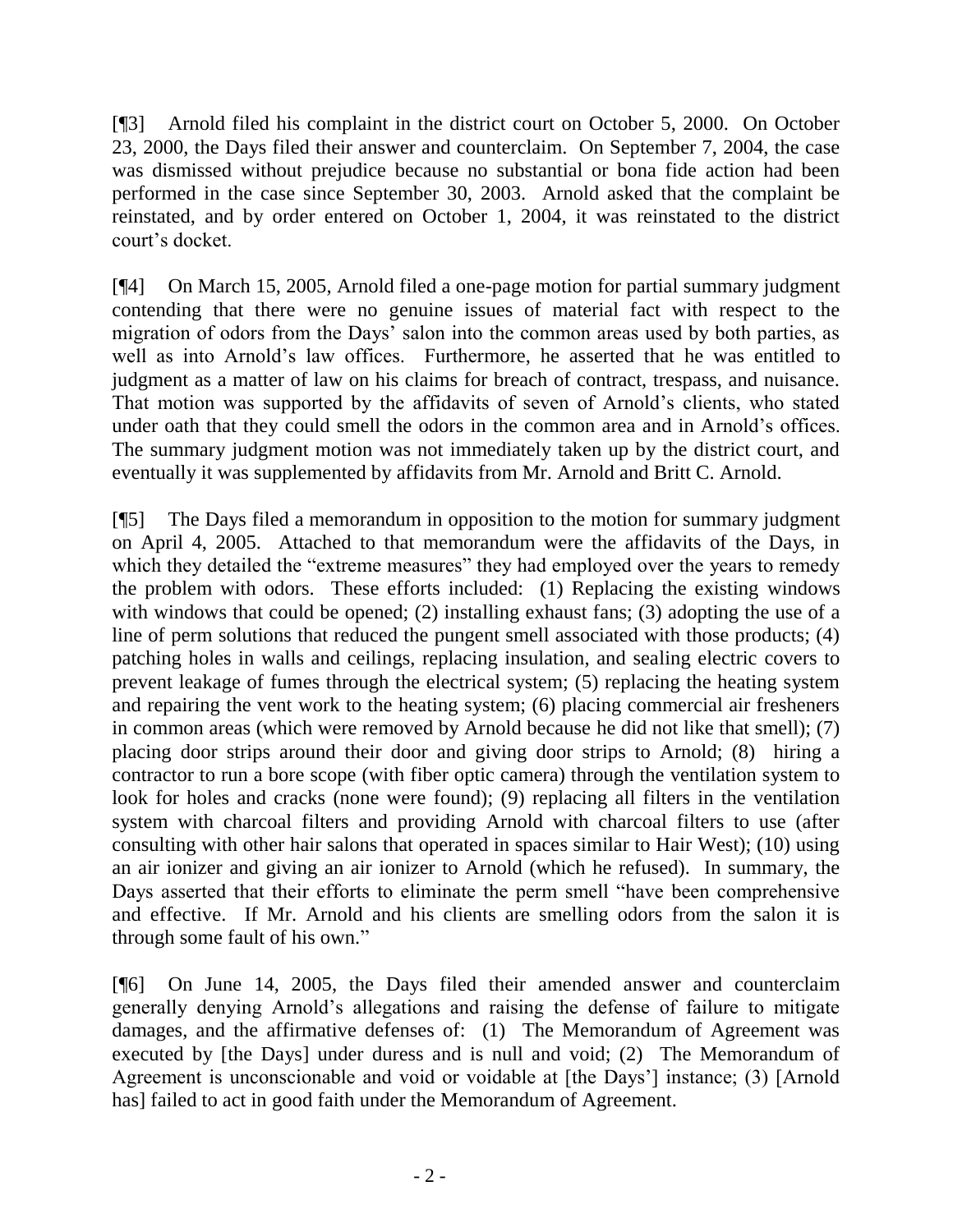[¶7] For the sake of clarity, we note here that the Memorandum of Agreement is a three-page document that Arnold and the Days used to spell out the "understanding" they reached at the time Arnold agreed, as a part of his consideration for the agreement, to "refrain from objecting to the issuance of a conditional use permit for Hair West and to submit a letter of recommendation to the Planning and Zoning Board on or before the scheduled time of its hearing Monday, February 3, 1992." The Days were buying the condominium space from its current owner who was in bankruptcy. Arnold asserts that, had he objected to the conditional use permit, it would have been denied. In the first nine paragraphs of the agreement it is agreed that: (1) Arnold will be responsible for the irrigation system, in season; (2) the Days will be responsible for plowing the parking lot, in season; (3) the parties shared responsibility for spring and fall planting; (4) Arnold was to contribute a shed to the condominium association, and the Days a tractor mower with accessories; (5) the parties were to share mowing, trimming, application of herbicides, and watering; (6) the Days were to pay for lighting the signage from dusk to 10:30 p.m., and Arnold was to pay for cleaning the entry once a week and to keep a mat on the tile; (7) the parties were to share the expense of replacing a fence; (8) the placement of signage was detailed; and (9) bookkeeping responsibility for the association was to be alternated annually. The following paragraphs wrapped up the agreement:

> 10. Importantly, you will take such steps as are necessary to ensure that chemicals and other odors do not escape into the entry area or the upstairs unit. Certain mandatory steps will be required at the outset including compliance with governmental rules and regulations and the installation of an adequate ventilation system.

> 11. Importantly, you will take reasonable steps to control noise from children and boisterous patrons, and you will refrain from playing music at a volume level which will cause it to be heard in the upstairs unit.

[¶8] A trial was held on February 28, 2006. The trial was not reported so we have no transcript of those proceedings, nor do we have a substitute for the transcript.

### **DISCUSSION**

[¶9] Our review of this case is greatly restricted because we have no transcript of the trial. W.R.A.P. 3.02(b) and 3.03 (and the annotations to those rules). The record does include exhibits, but without a transcript the purport of some of them is not readily evident. In *Williams v. Dietz*, 999 P.2d 642, 645 (Wyo. 2000) we explained: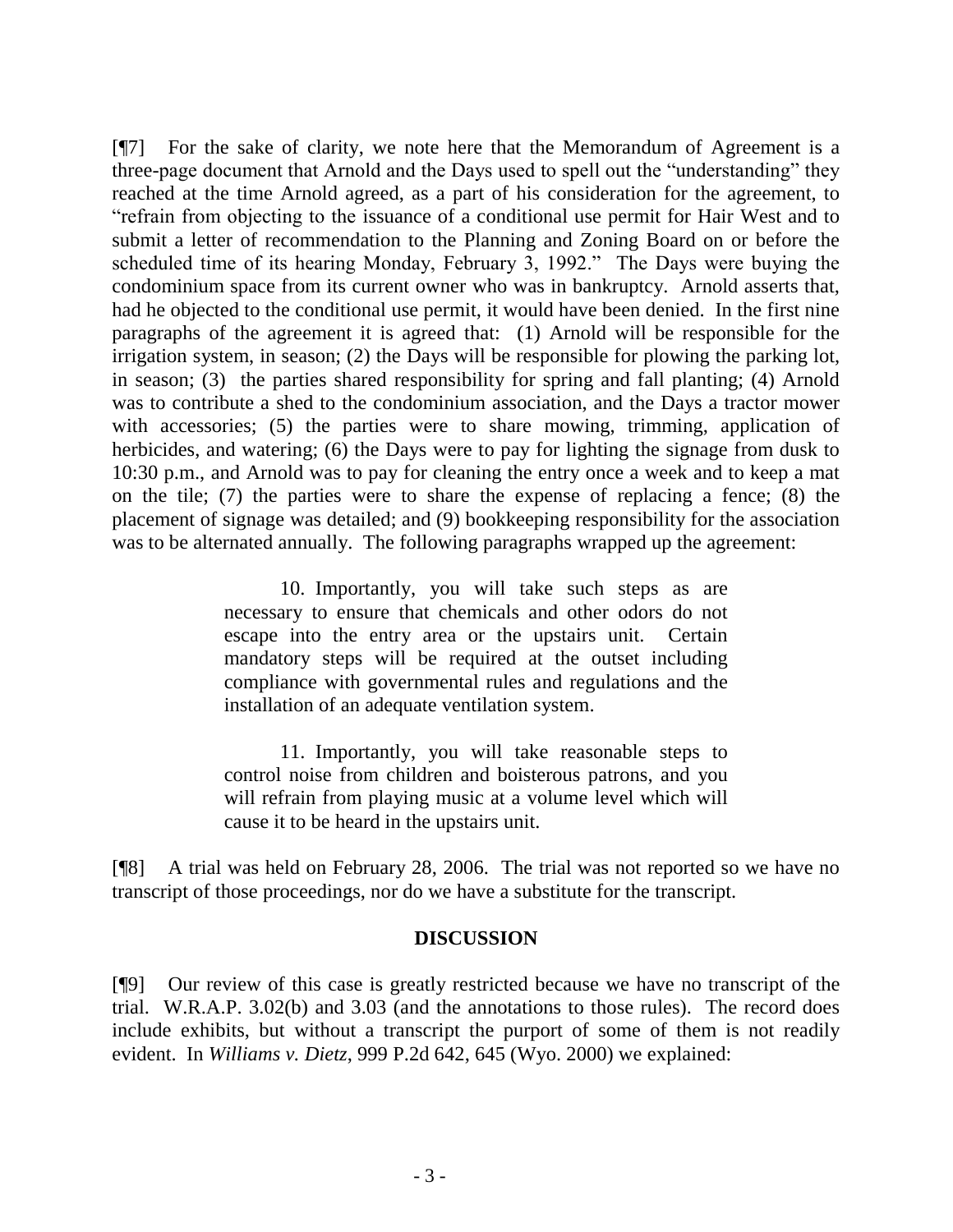The record on appeal is fundamental to the exercise of appellate review because "[t]his court does not act as a fact finder." *Combs v. Sherry-Combs*, 865 P.2d 50, 55 (Wyo.1993). Without a sufficient record, we must

accept "the trial court's findings as being the only basis for deciding the issues which pertain to the evidence." *Willowbrook Ranch, Inc. v. Nugget Exploration, Inc.*, 896 P.2d 769, 771 (Wyo.1995). "In the absence of anything to refute them, we will sustain the trial court's findings, and we assume that the evidence presented was sufficient to support those findings." 896 P.2d at 771-72.

*Weiss v. Pedersen*, 933 P.2d 495, 498 (Wyo.1997). Additionally, in cases where a transcript of the hearing does not exist, W.R.A.P. 3.03 allows the appellant to settle the record by preparing a statement of the evidence or proceedings from the best available means. *Barela v. State*, 936 P.2d 66, 69 (Wyo.1997). The hearing in this case was not recorded, and Williams did not take advantage of this rule and prepare or provide this Court with a statement of the evidence.

[¶10] Failure to provide a transcript of evidence does not necessarily require dismissal of the appeal, but we are restricted in our review to those allegations of error not requiring an inspection of the transcript. *Stadtfield v. Stadtfield*, 920 P.2d 662, 664 (Wyo. 1996).

[¶11] In his reply brief, Arnold contends that the district court's decision letter, and its findings of fact and conclusions of law, constitutes special findings as contemplated by W.R.C.P. 52(a), which provides:

> (a) *General and special findings by court*. -- Upon the trial of questions of fact by the court, or with an advisory jury, it shall not be necessary for the court to state its findings, except generally for the plaintiff or defendant, unless one of the parties requests it before the introduction of any evidence, with the view of excepting to the decision of the court upon the questions of law involved in the trial, in which case the court shall state in writing its special findings of fact separately from its conclusions of law; provided, that without such request the court may make such special findings of fact and conclusions of law as it deems proper and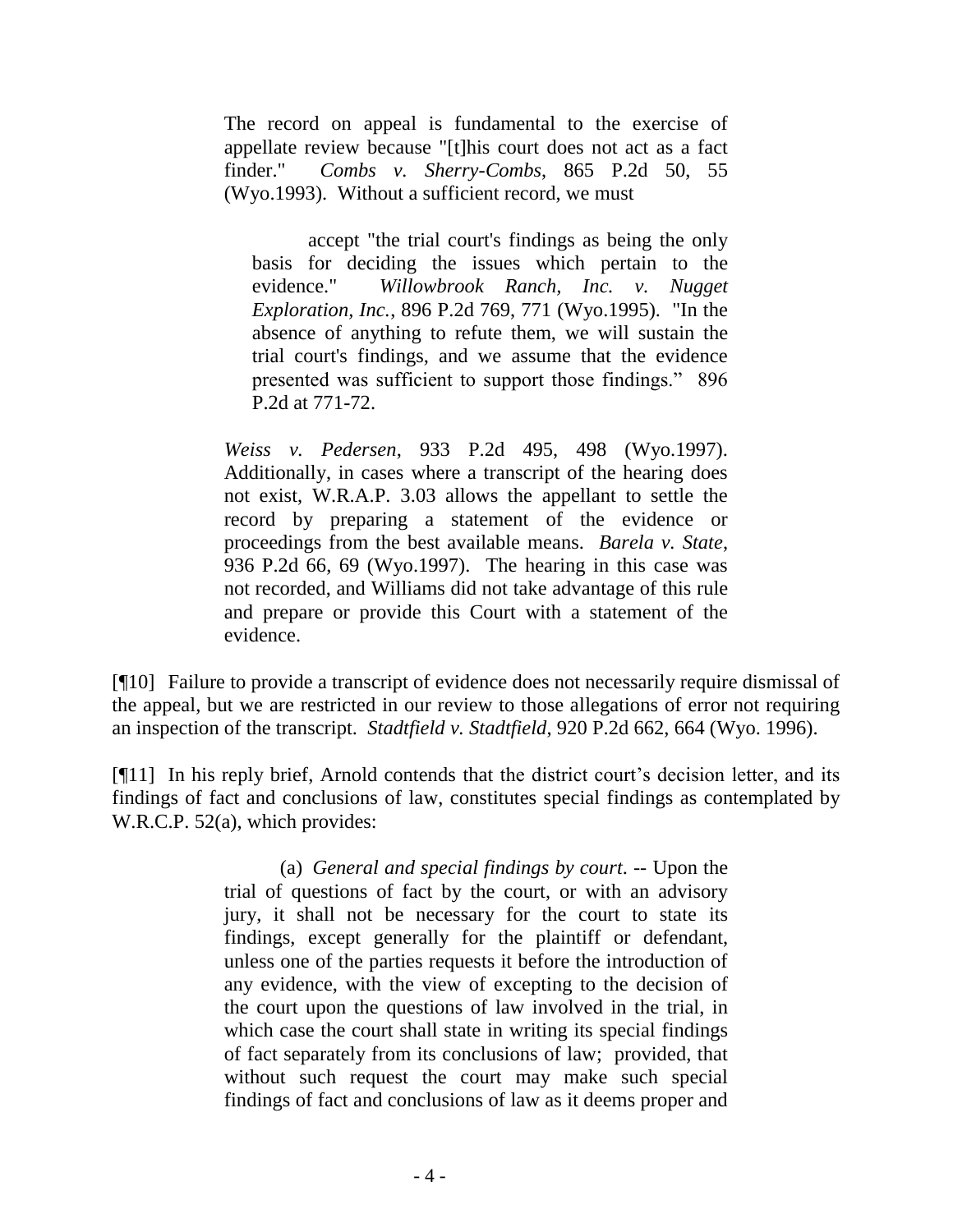if the same are preserved in the record either by stenographic report or by the court's written memorandum, the same may be considered on appeal. Requests for findings are not necessary for purposes of review. The findings of a master, to the extent that the court adopts them, shall be considered as the findings of the court. Findings of fact and conclusions of law are unnecessary on decisions of motions under Rule 12 or 56 or any other motion except as provided in subdivision (c) of this rule.

Arnold contends that a transcript is, therefore, not required. This assertion is not supported by cogent argument or pertinent authority. Our perspective is that no request was made by a party for special findings, special findings were not made, and special findings are, in any event, not a substitute for a transcript.

[¶12] The district court issued a decision letter, as well as detailed findings of fact and conclusions of law. It is evident from those documents that the evidence at trial included testimony to the effect that "whoever built the Franklin Building for [Arnold] did not install a cold air duct that services [Arnold's] unit. Evidently, there is only an open space between the floor joists (looking at it from [Arnold's] perspective) or ceiling joists (looking at it from [the Days'] perspective)." The district court concluded that that was the cause of the odor migration and that it was not possible to remedy it. In addition, the district court concluded that the Memorandum of Agreement assigned responsibility for salon odors to the Days, but assigned responsibility for the air ducts to Arnold. As noted above, under the circumstances of this case, we must accept the trial court's findings as being the only basis for deciding the issues which pertain to the evidence. In the absence of anything to refute them, we will sustain the trial court's findings of fact, and we assume that the evidence presented was sufficient to support those findings.

[¶13] We also take note that W.R.C.P. 15(b) provides:

(b) *Amendments to conform to the evidence*. -- When issues not raised by the pleadings are tried by express or implied consent of the parties, they shall be treated in all respects as if they had been raised in the pleadings. Such amendment of the pleadings as may be necessary to cause them to conform to the evidence and to raise these issues may be made upon motion of any party at any time, even after judgment; but failure so to amend does not affect the result of the trial of these issues. If evidence is objected to at the trial on the ground that it is not within the issues made by the pleadings, the court may allow the pleadings to be amended and shall do so freely when the presentation of the merits of